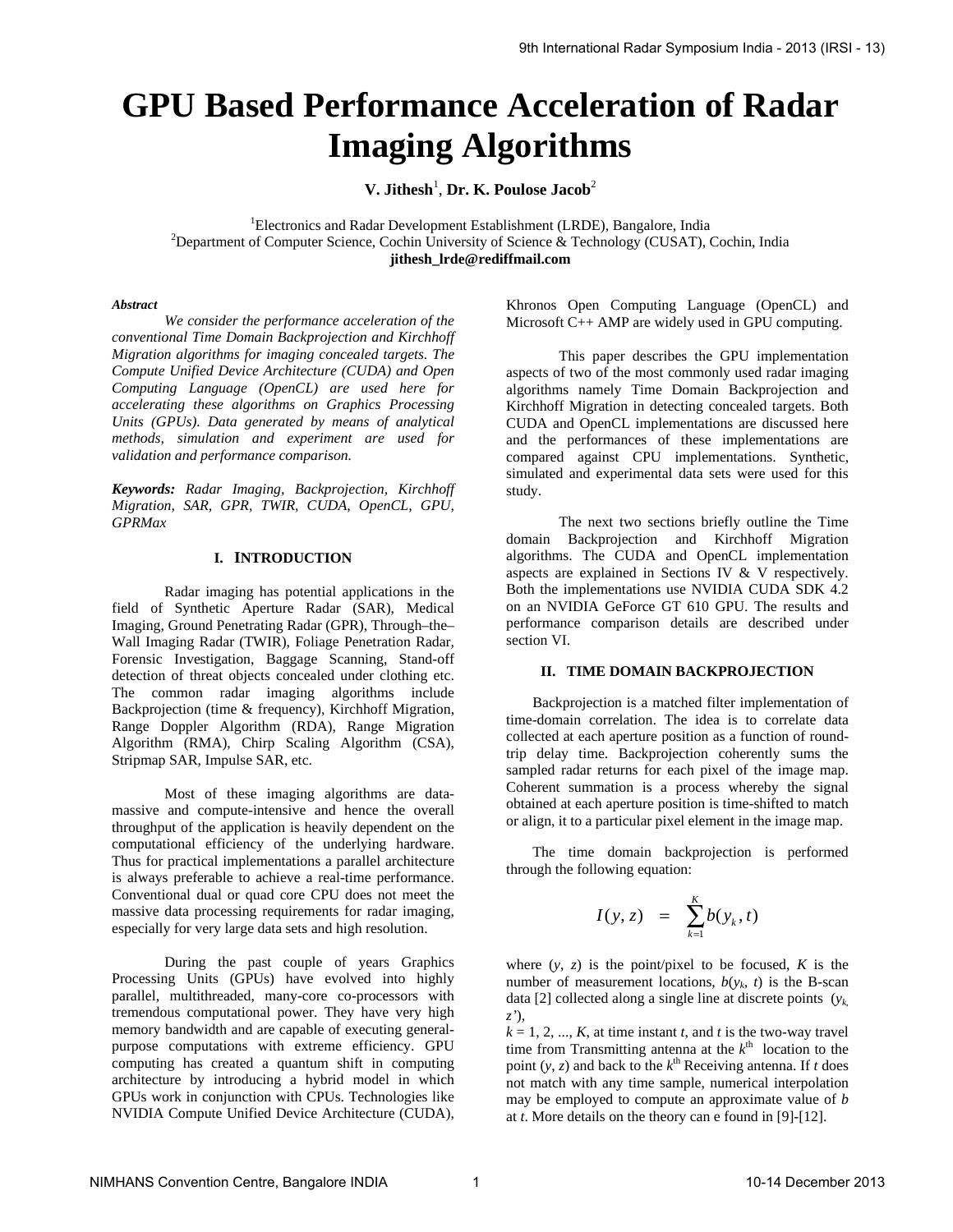# **III. KIRCHHOFF MIGRATION**

The basic idea in the Kirchhoff Migration is to back-propagate the measured wave front to a plane at  $t = 0$ , using an integral solution method to the scalar wave equation. So this migration method involves backpropagation or inverse extrapolation to remove the effects of wave field propagation ([2]-[8]).

The imaging equation for Kirchhoff Migration is as follows:

$$
I(y, z) = \frac{1}{2\pi v_m} \sum_{k=1}^{K} \frac{\partial}{\partial t} b(y_k, t = \frac{|r - r|}{v_m}) \frac{\cos \theta}{|r - r|}
$$

where,  $r = (y, z)$  is the point to be migrated,  $r' = (y_k, z')$  is the source (Transmitting Antenna) location, |*r* - *r'*| is the distance between  $r$  and  $r'$ ,  $K$  is the number of measurement locations,  $v_m$  is the velocity of the wave inside the medium of propagation,  $b(y_k, t)$  is the B-scan data collected along a single line at discrete points  $y_k$ ,  $k = 1, 2, ..., K$ , at time instant *t*, and  $\cos \theta = |z - z'| / |r - r'|$ 

#### **IV. CUDA IMPLEMENTATION**

The CUDA programming ([19]-[25]) supports the CUDA threads executed on a physically separate device (GPU) that operates as a coprocessor to the host (CPU) running the program. The program consists of a series of sequential and parallel execution phases. Sequential phases have little or no parallelism, which are executed on the CPU as host code. Parallel phases have rich data parallelism, which are implemented as a set of kernel function (piece of code to be executed on the GPU) on GPU.

The fundamental means of parallel execution in CUDA is data-parallel threads. Launching a CUDA kernel function creates a grid of parallel threads, all of which execute the kernel function. Each CUDA grid typically is comprised of thousands to millions of lightweight GPU threads per kernel invocation. At the top level, each grid consists of one or more thread blocks. All blocks in a grid have the same number of threads.

CUDA C implementation includes the following steps: 1. Allocation of host memory and loading the Bscan data to host memory. 2. Allocation of device memory through the function *cudaMalloc*. 3. Copying data from host memory to device memory through *cudaMemcpy*. 4. Invocation of kernel function(s) to perform the computation. 5. Copying data from device memory to host memory through *cudaMemcpy.* 6. Deallocation of host and device memory spaces.

## **V. OPENCL IMPLEMENTATION**

OpenCL ([24]-[28]) makes use of a data parallelism model that has direct correspondence with the CUDA data parallelism model. When a kernel function is launched, its code is run by work items, which correspond to CUDA threads. An index space defines the work items and how data are mapped to the work items; that is, OpenCL work items are identified by global dimension index ranges (NDRanges). Work items form work groups, which correspond to CUDA thread blocks. The NDRange (CUDA grid) contains all work items. The following are the steps involved in the implementation.

- 1. Discover and initialize the platforms
- (*clGetPlatformIDs*)
- 2. Discover and initialize the devices (*clGetDeviceIDs*)
- 3. Create a context (*clCreateContext*)
- 4. Create a command queue (*clCreateCommandQueue*)
- 5. Create device buffers (*clCreateBuffer*)
- 6. Write host data to device buffers
- (*clEnqueueWriteBuffer*)
- 7. Create and compile the program
- (*clCreateProgramWithSource*)
- 8. Create the kernels (*clCreateKernel*)
- 9. Set the kernel arguments (*clSetKernelArg*)
- 10. Configure the work-item structure
- 11. Enqueue the kernel for execution
- (*clEnqueueNDRangeKernel*)
- 12. Read the output buffer back to the host
- (*clEnqueueReadBuffer*)
- 13. Release OpenCL resources (*clReleaseXXX*)

# **VI. RESULTS**

An NVIDIA GeForce GT 610 GPU (810 MHz, 2 GB Graphics memory, 48 cores, 8 blocks, CUDA 2.1 compute support) on an Intel Core 2 Duo (3.6 GHz, 4 GB RAM, Windows 7 OS) computer has been used in this study. CUDA-C and NVIDIA OpenCL versions were used in the CUDA and OpenCL implementations of the algorithms. The input data and final results of the analysis are stored in comma separated variables (csv) format and are plotted using MATLAB.

Three types of data sets are used in this study: synthetic data, simulated data and experimental data. It should be noted that travel time corrections were not performed while computing the Time of Arrival (TOA [7]) so that the actual positions of the targets and their positions in the focused images won't match. Moreover, no data pre-processing techniques were applied on these data sets.

The synthetic B-scan data was generated by analytically computing the response of two point targets to a Gaussian input pulse (0.5 ns pulse width) in a 10 m  $\times$ 10 m domain [10]. The targets were placed at (4, 4) and (8, 3) and their reflections were recorded at 96 locations along the cross range for a duration of 100 ns at each location (1024 samples). The problem geometry and the focused images using Kirchhoff & Backprojection algorithms are shown in Figure 1.

For generating simulated B-scan data, the public domain software GPRMax 2.0 (based on the Finite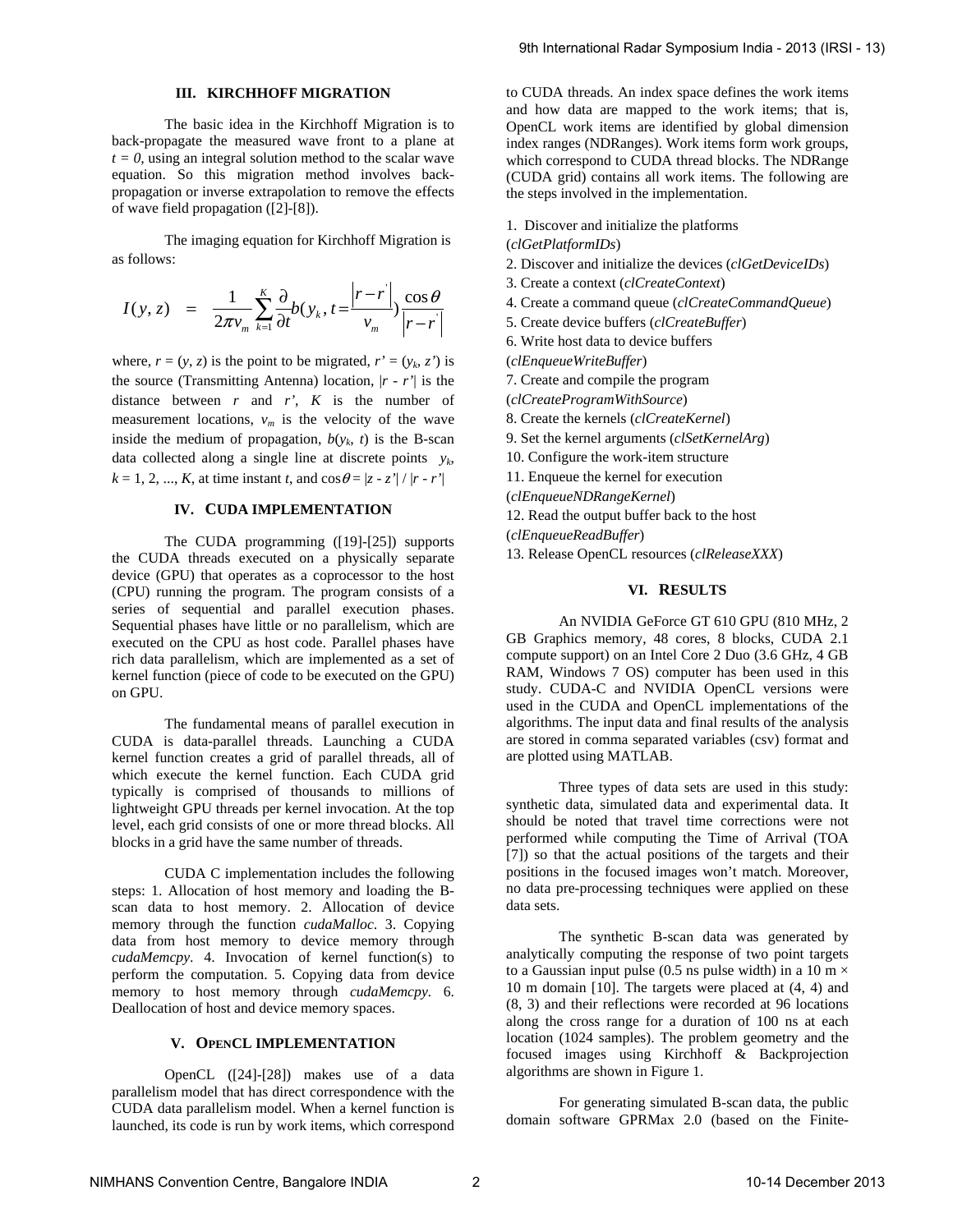Difference Time-Domain method for Electromagnetics) has been used [29]. For GPR data simulation, a problem domain of size 2.3 m  $\times$  0.2 m was considered. The problem geometry is shown in Figure 2. The targets are circular and 8 of them are Perfect Electric Conductors (the first four and the last four) and the rest are vacuum (shown in the middle) and are buried in wet sand. Return signals were recorded at 115 transmit/receive locations and 2036 range bins were considered in this case. A Kirchhoff migrated output is shown in Figure 2.

Simulated B-scan data was generated using GPRMax for TWIR case as well, and a  $0.3 \text{ m} \times 0.6 \text{ m}$ domain was considered. A concrete wall separates the transmit/receive antenna and the circular PEC target. Vacuum is considered everywhere else in the problem domain. 1357 data samples were recorded at each of the 41 transmit/receive locations. The problem geometry and corresponding focused image are shown in Figure 3.

An experimental set-up was used for collecting data for Through Wall Radar Imaging. This set-up consists of an EATON Advanced Electronics' Impulse Generator (60 kHz - 1GHz) and a Tektronix DPO 71604 Digital Phosphor Oscilloscope with 16 GHz/50 GS/s.

For this measurement a bi-static pair of horn antennas was used with antenna separation of 14 cm (centre to centre). To generate a 2-D scanning array of antennas the antenna platform was manually moved along the cross range  $(X)$  and height  $(Z)$  directions. A cross range resolution of 30 cm and a height resolution of 15 cm were considered in this experiment. Initial height from ground is 110 cm, and measurements were taken at 125 cm and 140 cm as well. A scan array size of  $8 \times 3$  was considered for the C-scan measurement (8 points along cross range and 3 points along height directions). Distance of the Transmitter/ Receiver pair from wall is 27.5 cm.

A horn antenna, a conical antenna and a metallic cylinder were used as targets. A wooden wall of thickness 8 cm was present between objects and the antenna. Another wooden sheet (with metallic frame), which is part of a cubicle, was present in between the targets and the first wall. In this configuration, a part of the metallic frame also falls in the imaging area (which makes the number of targets four). The data set has 1250 samples and a B-scan subset of this data set at a height of 125 cm was chosen for imaging. The focused image is shown in Figure 4.





**Figure 1. Synthetic Data - Problem Domain (top), Backprojected Image (middle) & Migrated Image (bottom)** 



**Figure 2. Simulated Data – GPR (Not Scaled) Problem Domain (top) & Migrated Image (bottom)** 



**Figure 3. Simulated Data - TWIR Problem Domain (left) & Backprojected Image (right)**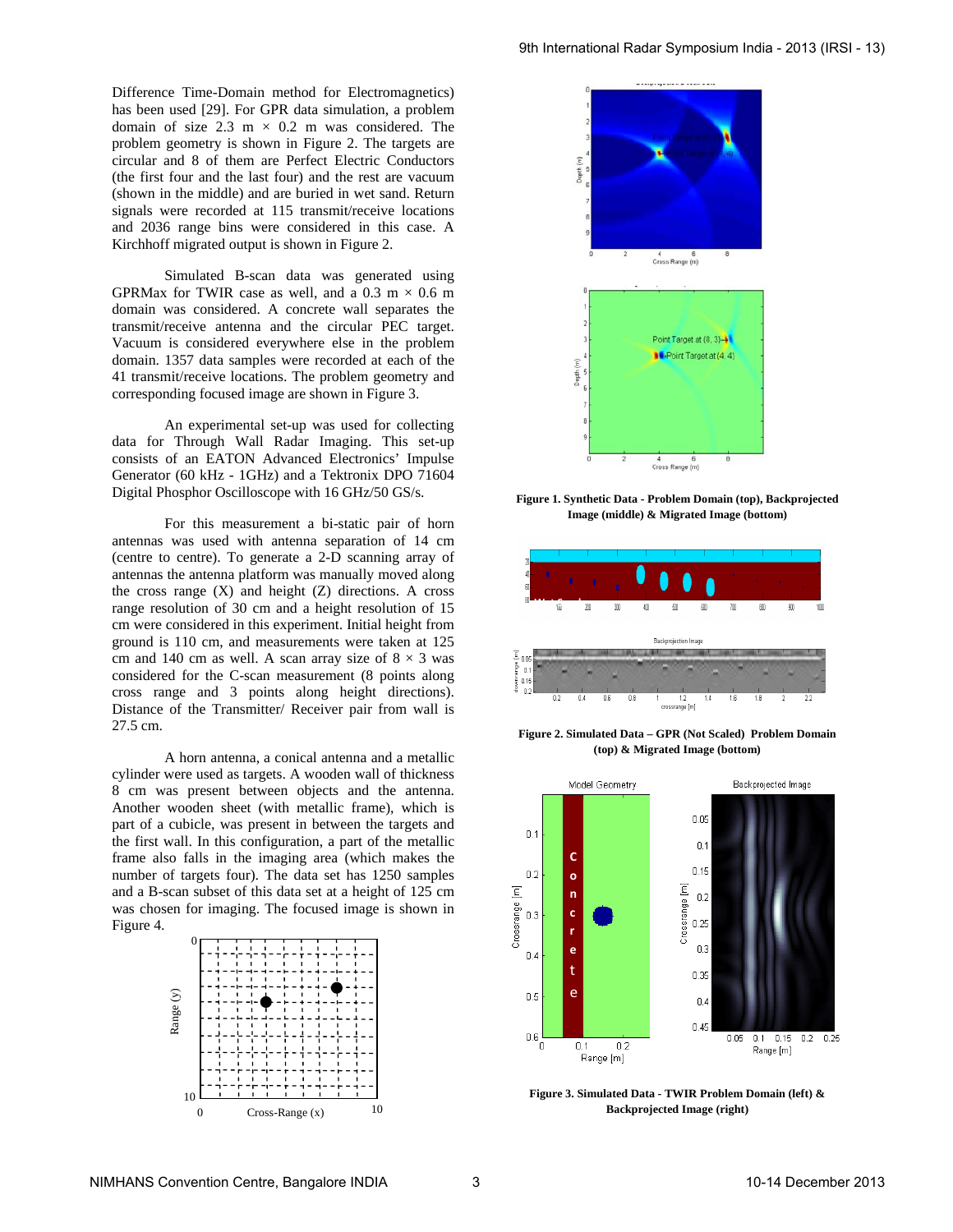

**Figure 4. Experimental Data - Measurement Setup (top), Targets (middle) & Backprojected Image (bottom)** 

 Figure 5 shows the computation time of the two algorithms for C++ (for CPU), CUDA-C & OpenCL implementations and the performance acceleration achieved by the CUDA and OpenCL implementations on the GPU over a pure CPU execution (single core) using C++, in case of the synthetic data. The executions were performed 25 times and the average computation time in millisecond is plotted here. The data read/write time is not considered. As expected CUDA offered more acceleration than OpenCL in our study. This is mainly due to the fact that the NVIDIA version of OpenCL was used here and it will definitely underperform CUDA, which is optimized to run on NVIDIA GPUs. Probably an AMD/ATI OpenCL version can perform better on this device and may outperform on an ATI GPU.



**Figure 5. CPU Vs GPU for Synthetic Data (Image Size: 512 × 512 Pixels) - Computation Time (top) & Performance Acceleration (bottom)** 

#### **VII. CONCLUSIONS**

Considerable performance acceleration (in the order of 60 to 70 times) could be achieved by running the Backprojection and Kirchhoff Migration algorithms on a low-end GPU. CUDA and OpenCL technologies were used here. The fundamental difference between CUDA and OpenCL is that CUDA code can run only on NVIDIA GPUs, where as OpenCL code is heterogeneous.

Image resolution beyond  $1024 \times 1024$  pixels resolution could not be considered during this study. This is due to an inherent problem in Windows XP/Vista/7 Operating System (OS). These higher resolution GPU computation takes more than 2 seconds to complete and Windows watchdog application (part of the OS) kills applications sharing the same resources and taking more than 2 s to complete. Here the display driver was also sharing the same GPU since Windows OS disables onboard graphics once the Graphics card is installed. A BIOS configuration may be possible to enable both onboard graphics and GPU at the same time, but it was not supported in our computer. Modifying the Windows registry to set the watchdog's time out value higher is another option, but is not a recommended approach and is not a permanent solution. Using an non-Windows OS like